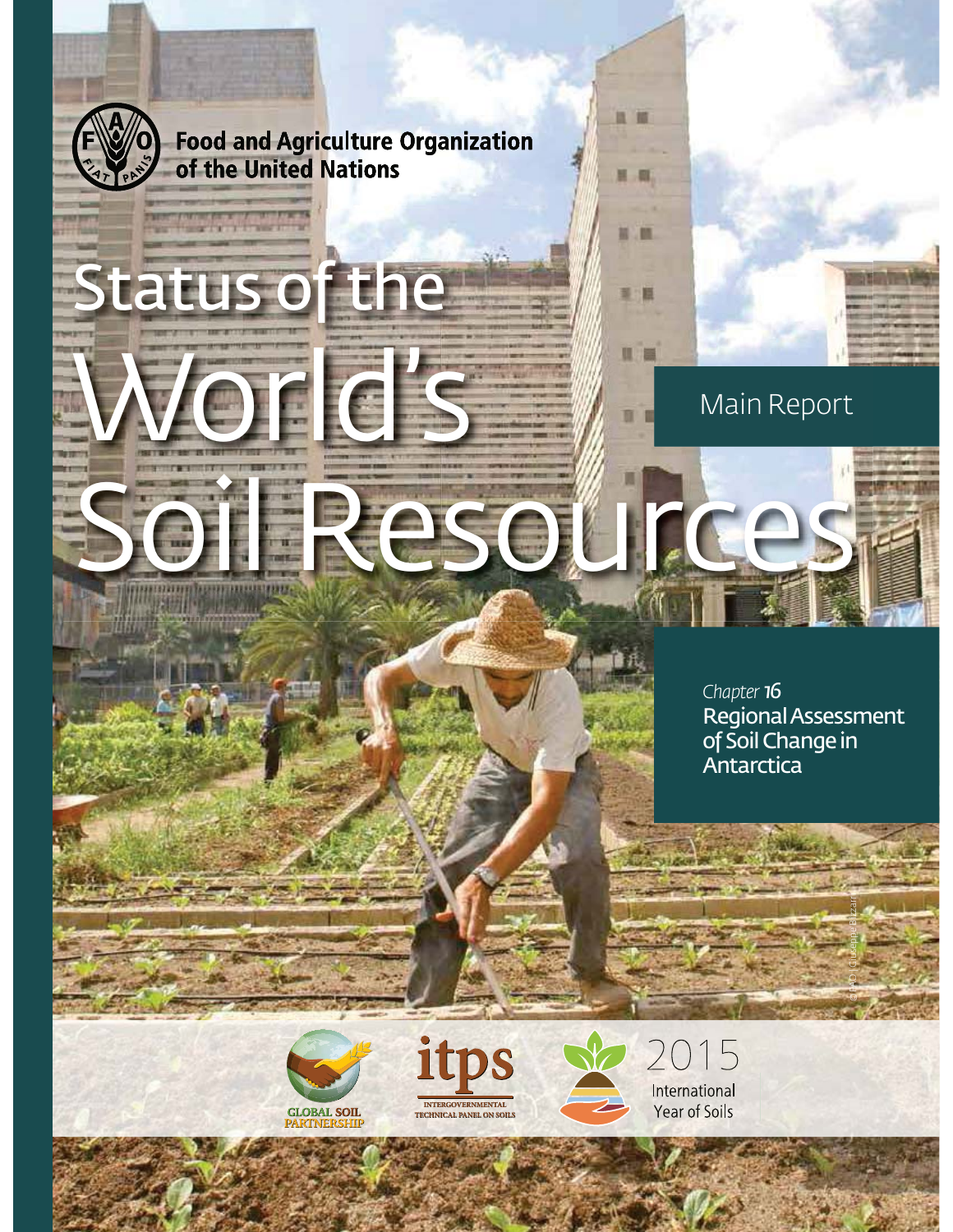# Disclaimer and copyright

#### Recommended citation:

FAO and ITPS. 2015. Status of the World's Soil Resources (SWSR) – Main Report. Food and Agriculture Organization of the United Nations and Intergovernmental Technical Panel on Soils, Rome, Italy

The designations employed and the presentation of material in this information product do not imply the expression of any opinion whatsoever on the part of the Food and Agriculture Organization of the United Nations (FAO) concerning the legal or development status of any country, territory, city or area or of its authorities, or concerning the delimitation of its frontiers or boundaries.

The mention of specific companies or products of manufacturers, whether or not these have been patented, does not imply that these have been endorsed or recommended by FAO in preference to others of a similar nature that are not mentioned.

The views expressed in this information product are those of the author(s) and do not necessarily reflect the views or policies of FAO.

ISBN 978-92-5-109004-6

© FAO, 2015

FAO encourages the use, reproduction and dissemination of material in this information product. Except where otherwise indicated, material may be copied, downloaded and printed for private study, research and teaching purposes, or for use in non-commercial products or services, provided that appropriate acknowledgement of FAO as the source and copyright holder is given and that FAO's endorsement of users' views, products or services is not implied in any way.

All requests for translation and adaptation rights, and for resale and other commercial use rights should be made via www.fao.org/contact-us/licence-request or addressed to copyright@fao.org.

FAO information products are available on the FAO website www.fao.org/publications and can be purchased through publications-sales@fao.org*.*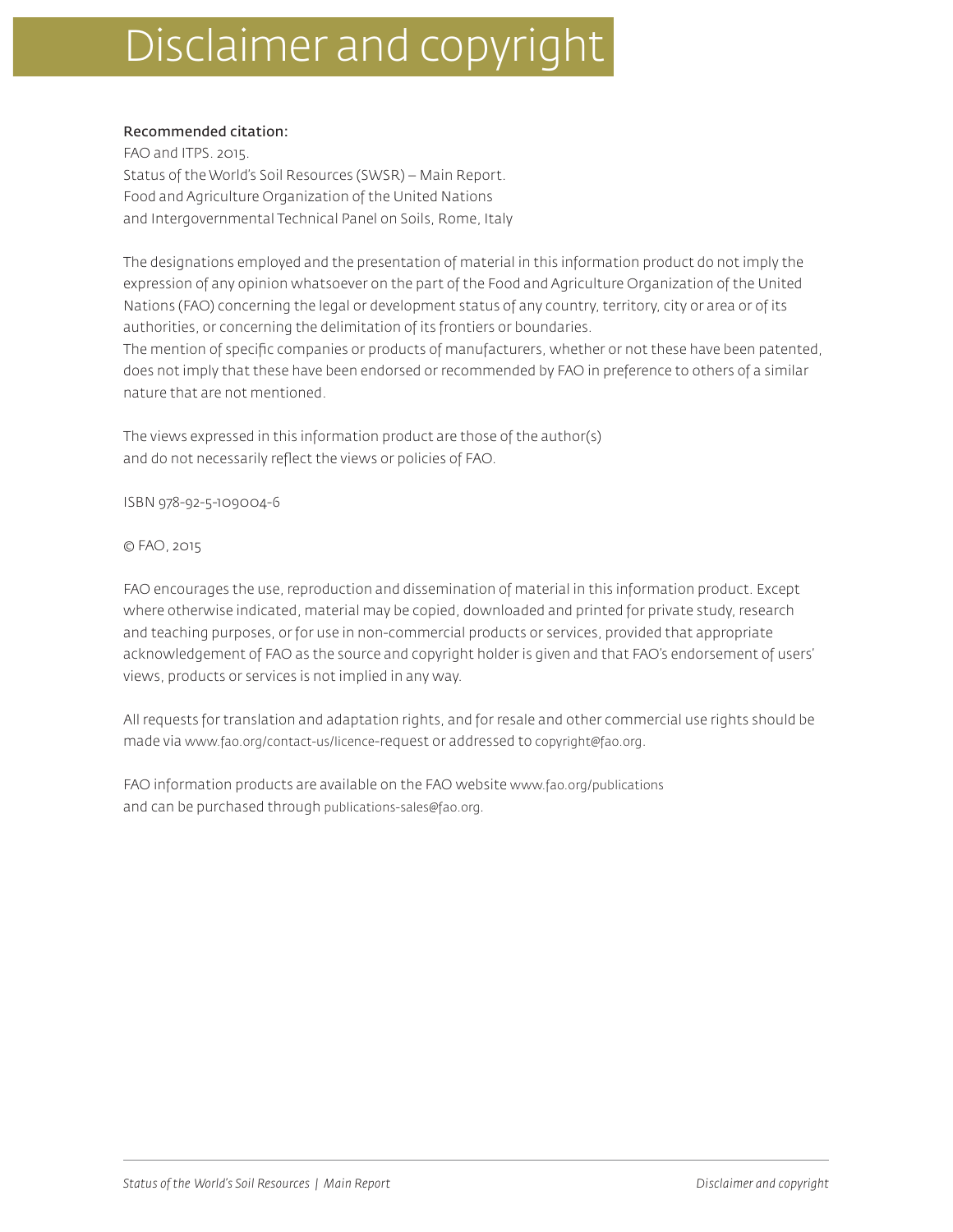# 16 | Regional Assessment of Soil Change in Antarctica



Contributing author: Megan Balks

*Status of the World's Soil Resources | Main Report Regional Assessment of Soil Changes* | *520*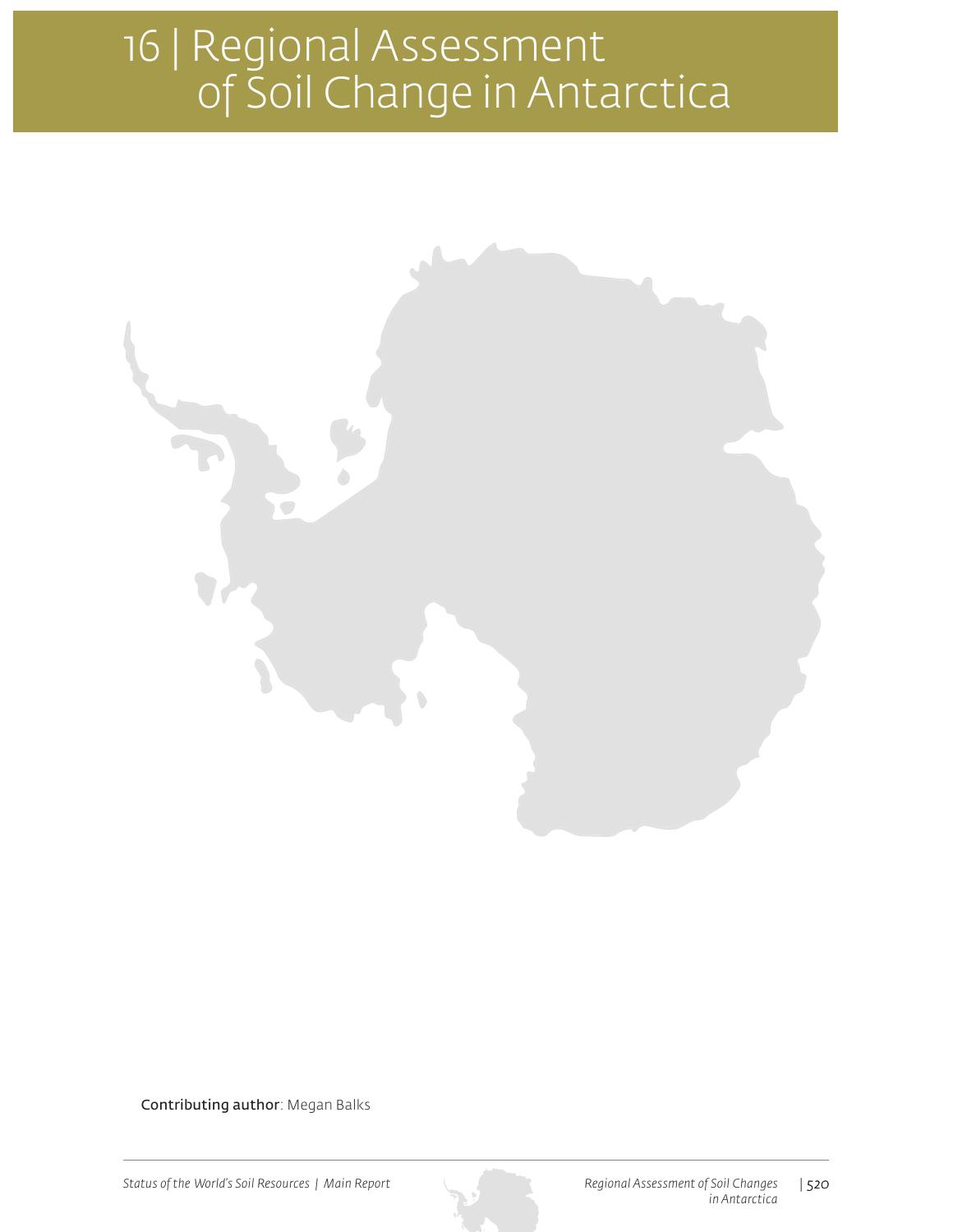### 16.1 | Antarctic soils and environment

Antarctica has a total area of 13.9 × 106 km2 , of which 44 890 km2 (0.32 percent) is ice-free (Fox and Cooper, 1994; British Antarctic Survey, 2005) with potential for soil development. Ice free areas are mainly confined to the Antarctic Peninsula, a few places around the perimeter of the continent and along the Transantarctic Mountains. The largest ice-free area (approximately 5 000 km2 ) is the McMurdo Dry Valleys in the Ross Sea Region.

Mean annual temperatures vary from near 0°C in the moister, marine influenced Antarctic Peninsula to about -20°C in dry, higher altitude inland areas (Campbell and Claridge, 1987). Many soils are formed on mixed tills with some directly formed on bedrock. Organic matter is minimal (< 0.1 percent) in drier, colder inland areas. However, in areas where free moisture occurs, mosses and, on the Antarctic Peninsula, higher plants, may grow and accumulate to form peat soil materials. Ornithogenic materials dominate soils at many coastal locations (e.g. Hofstee *et al.*, 2006). Surface ages in coastal and Antarctic Peninsula regions tend to be predominantly Holocene, exposed by retreat of the Last Glacial Maximum ice. At higher elevations in the McMurdo Dry Valleys, surfaces as old as Mid-Miocene (14 Ma) have been reported (Sugden, Bentley and Cofaigh, 2006) indicating low erosion rates under a stable polar desert climate. Soil microclimates, driven by strong topographic variability, also influence soil properties (Balks *et al.*, 2013).

A wide variety of soils occur in the ice-free areas (Campbell and Claridge, 1987). Gelisols (Soil Survey Staff, 2014) or Cryosols (IUSS Working Group WRB, 2014) are the predominant soils in Antarctica. Cryosols contain permafrost at depth and are overlain by an active layer that thaws during the summer and is frozen in winter. In moister coastal areas the permafrost is ice-cemented and thus 'frozen solid'. However in some inland areas of the Trans-Antarctic Mountains, including the McMurdo Dry Valleys, there is not enough moisture to form ice-cement so soils with temperatures well below  $\circ$ °C are loose and easily excavated (Bockheim, 1978; Campbell and Claridge, 1987). The soils range from Gelisols (Cryosols) in the Ross Sea Region, through Gelisols and Entisols in coastal East Antarctica, to a mixture of Gelisols, Entisols, Spodosols and Inceptisols in the warmer northern Antarctic Peninsula Region where permafrost is not ubiquitous (Balks *et al.*, 2013). Due to limited weathering in the cold climate, many Antarctic soils are dominantly gravelly sands. Where vegetation is absent, a protective desert pavement usually forms at the soil surface. The focus for studies on Antarctic soils is not on their potential for food production, but rather on their genesis, diversity, and vulnerability to impacts of human activity.

## 16.2 | Pressures/threats for the Antarctic soil environment

Most of the human activities in Antarctica, including historic huts, modern research stations, and tourist visits, are concentrated in the relatively accessible, small, ice-free areas, on the coast, particularly in the Ross Sea region and Antarctic Peninsula (O'Neill et al,. in press).

Antarctica was first recorded by three whaling ships in 1820 leading to regular whaling visits and the Ross expedition of 1839-1940. The 'heroic era' of exploration (1895–1917) included expeditions such as those of Borchgrevink, Scott, Shackleton, Mawson and Amundsen. Since the International Geophysical Year (1957- 1958), greatly increased human activity has occurred with over 70 scientific research bases established, mainly around the Antarctic coast. Ship-based Antarctic tourism has become popular with 46 000 tourists reported in the 2007/08 summer and 27 700 in the 2013-2014 season (IAATO, 2014).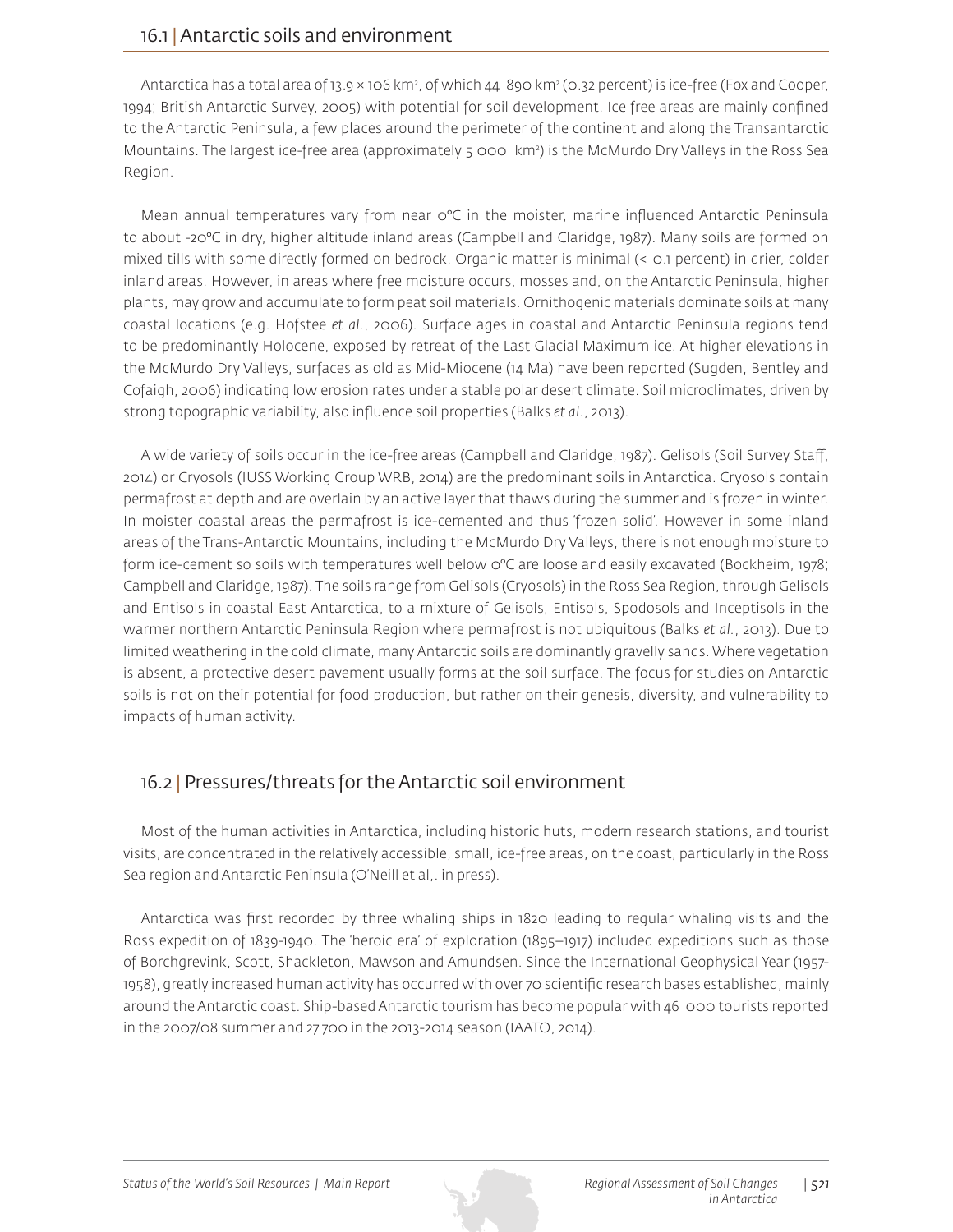Legacies of human occupation are scattered at isolated sites across Antarctica, particularly in areas close to the major research stations and semi-permanent field camps (Campbell, Balks and Claridge, 1993; Kennicutt *et al.*, 2010; Tin *et al.*, 2009). Impacts have included physical disturbance as a result of construction activities, geotechnical studies, and roading (Campbell, Balks and Claridge, 1993; Campbell, Claridge and Balks, 1994; Harris, 1998; Kennicutt *et al.*, 2010; Kiernan and McConnell, 2001); local pollution from hydrocarbon spills (Aislabie *et al.*, 2004; Kim, Kennicutt II and Qian, 2006; Klein *et al.*, 2012) and from waste disposal (Claridge *et al.*, 1995, Snape, Morris and Cole, 2001; Santos *et al.*, 2005; Sheppard, Claridge and Campbell, 2000); introduction of alien species (Frenot *et al.*, 2005; Chown *et al.*, 2012; Cowan *et al.*, 2011); and disturbance to soil biological communities (de Villiers, 2008; Harris, 1998; Naveen, 1996; Tin *et al.* 2009 and references therein). The amount of contaminated soil and waste has been estimated at 1-10 million m $^3$  (Snape, Morris and Cole, 2001). The presence of persistent organochlorine pollutants in Antarctica has been attributed to long-range atmospheric transport from lower latitudes (Bargagli, 2008).

Antarctic soils are easily disturbed and natural recovery rates are slow due to low temperatures and often a lack of liquid moisture (Campbell, Balks and Claridge, 1993, 1998a; Campbell *et al.*, 1998b; Kiernan and McConnell, 2001; Waterhouse, 2001). Where physical disturbance removes the protective 'active layer' the underlying permafrost will melt with resulting land surface subsidence and, in drier regions, accumulation of salt at the soil surface (Campbell, Claridge and Balks, 1994; Waterhouse, 2001). Campbell and Claridge (1975, 1987) recognized that older, more weathered desert pavements and associated soils were the most vulnerable to physical human disturbance. However disturbances on active surfaces, such as gravel beach deposits, aeolian sand dunes and areas where melt-water flows, have the capacity to recover (visually) relatively quickly (McLeod, 2012; O'Neill, Balks and López-Martínez, 2012b, 2013: O'Neill *et al.*, 2012a).

Fuel spills are the most common source of soil contamination and have the potential to cause the greatest environmental harm in and around the continent (Aislabie *et al.*, 2004). Hydrocarbon fuel spills have been shown to persist in the environment for decades, with fuel perching on top of ice-cemented permafrost (Balks *et al.*, 2002). When spilled on Antarctic soils, possible fates of the hydrocarbons include dispersion, evaporation, and biodegradation. Hydrocarbon degrading microbes are present in the Antarctic environment but within the Ross Sea region their effectiveness is limited by moisture and nutrient (N and P) availability (Aislabie *et al.*, 2004, 2012). Hydrocarbon spills on Antarctic soils can enrich hydrocarbon-degrading bacteria within the indigenous microbial community (Aislabie *et al.*, 2004, 2012; Delille *et al.* 2000).

Elevated levels of metal concentrations have been reported at base sites especially in areas used for waste disposal or affected by emissions from incinerators or fuel spills (Claridge *et al.* 1995; Sheppard, Claridge and Campbell, 2000; Webster *et al.*, 2003; Santos *et al.*, 2005; Stark *et al.* 2008; Guerra *et al.*, 2011). Particularly high metal levels have been reported at Hope Bay on the Antarctic Peninsula (Guerra *et al.*, 2011) and at the Thala Valley landfill at Casey Station, East Antarctica (Stark *et al.*, 2008). Elevated levels of methyl lead have been detected in soil from a former fuel storage site at Scott Base (Aislabie *et al.*, 2004).

Surface trampling has been shown to impact on soil nematode abundances in the McMurdo Dry Valleys (Ayres *et al.*, 2008) and on arthropod abundance on the Antarctic Peninsula (Tejedo *et al.* 2005, 2009). Potential for introduction of invasive plant, insect, and microbial biota is gaining attention (Cowan *et al.*, 2011; Chown *et al.*, 2012; Greenslade and Convey, 2012).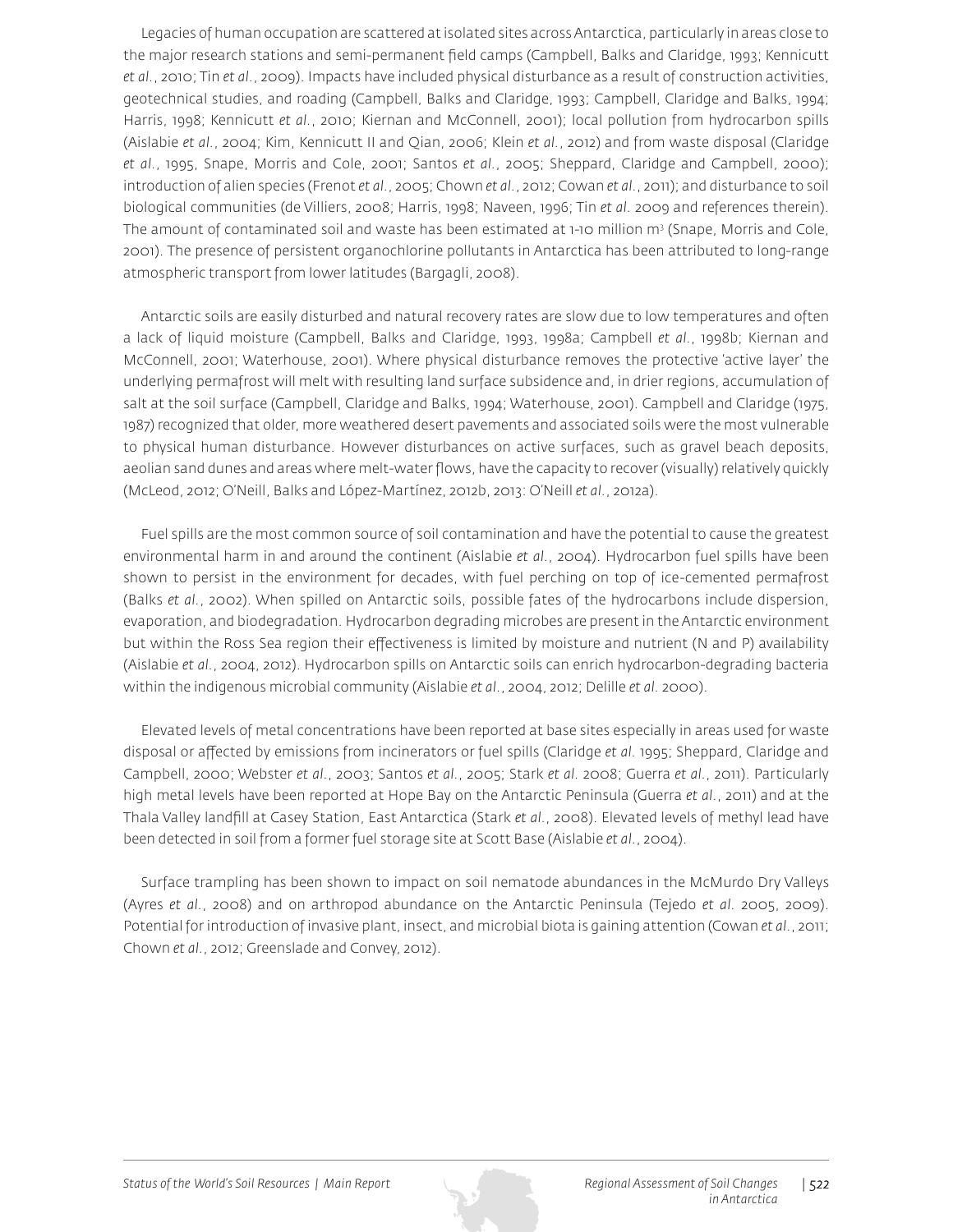#### 16.3 | Response

All activities in Antarctica are regulated through the national administrative and legal structures of the countries active in the region, underpinned by the international legal obligations resulting from the Antarctic Treaty System. The Protocol on Environmental Protection to the Antarctic Treaty (the Madrid Protocol) was signed in 1991 and designates Antarctica as 'a natural reserve devoted to peace and science'. The Madrid Protocol mandates the protection of Antarctic wilderness and aesthetic values and requires that before any activity is undertaken the possible environmental impacts are assessed. Since the ratification of the Madrid Protocol in 1991 environmental awareness has increased and the standard of prevention of human impacts undertaken by many of the Antarctic programmes, such as those operating in the McMurdo Dry Valleys, is now more stringent than environmental management standards in most, if not all, other regions of the planet (O'Neill *et al.*, in press).

The ice-free areas visited by humans are small, relative to the Antarctic continent as a whole, and impacts occur as isolated pockets amongst largely pristine Antarctic wilderness (O'Neill *et al.*, in press). The most intense and long-lasting visible impacts occur around the current and former research bases, and are often remnants of activities in the 1950s-1970s prior to the Madrid Protocol (Campbell and Claridge, 1987; Webster *et al.*, 2003; Bargagli, 2008; Kennicutt *et al.*, 2010; O'Neill, 2013). Since the 1980s environmental accountability, management and awareness have increased, and the environmental footprints of stations such as Scott Base and McMurdo Station on Ross Island have remained static or decreased (Kennicutt *et al.*, 2010). For example, there are mechanisms in place to prevent spills, remove wastes, phase out incineration, limit soil disturbance, and protect sites of particular cultural or environmental significance. These mechanisms are proving effective at preventing further damage to Antarctic soils.

### References

Aislabie, J.M., Balks, M.R., Foght, J.M. & Waterhouse, E.J. 2004. Hydrocarbon spills on Antarctic soils: effects and management. *Environmental Science and Technology*, 38: 1265–1274.

Aislabie, J.M., Ryburn, J, Gutierrez-Zamora, M-L., Rhodes, P., Hunter, D., Sarmah, A.K., Barker, G.M. & Farrell, R.L. 2012. Hexadecane mineralization activity in hydrocarbon-contaminated soils of Ross Sea region Antarctica may require nutrients and inoculation. *Soil Biology & Biochemistry*, 45: 49–60.

Ayres, E., Nkem, J.N., Wall, D.H., Adams, B.J., Barnett, J.E., Broos, E.J, Parsons, A.N., Powers, L.E, Simmons, B.L. & Virginia, R.A. 2008. Effects on human trampling on populations of soil fauna in the McMurdo Dry Valleys, Antarctica. *Conservation Biology*, 22: 1544–1551.

Balks, M.R., López-Martínez, J., Goryachkin, S.V., Mergelov, N.S., Schaefer, C.E.G.R., Simas, F.N.B., Almond, P.C., Claridge, G.G.C., Mcleod, M. & Scarrow, J. 2013. Windows on Antarctic soil-landscape relationships: comparison across selected regions of Antarctica. *Geological Society, London, Special Publications,*  381: 397-410. doi: 10.1144/SP 381.9

Balks, M.R., Paetzold, R.F., Kimble, J.M., Aislabie, J. & Campbell, I.B. 2002: Effects of hydrocarbon spills on the temperature and moisture regimes of Cryosols in the Ross Sea region, *Antarctica. Antarctic Science,* 14: 319–326.

Bargagli, R. 2008. Environmental contamination in Antarctic ecosystems. *Science of the Total Environment*, 400: 212–226. DOI: 10.1016/j.scitotenv.2008.06.062

*Status of the World's Soil Resources | Main Report Regional Assessment of Soil Changes* | *523*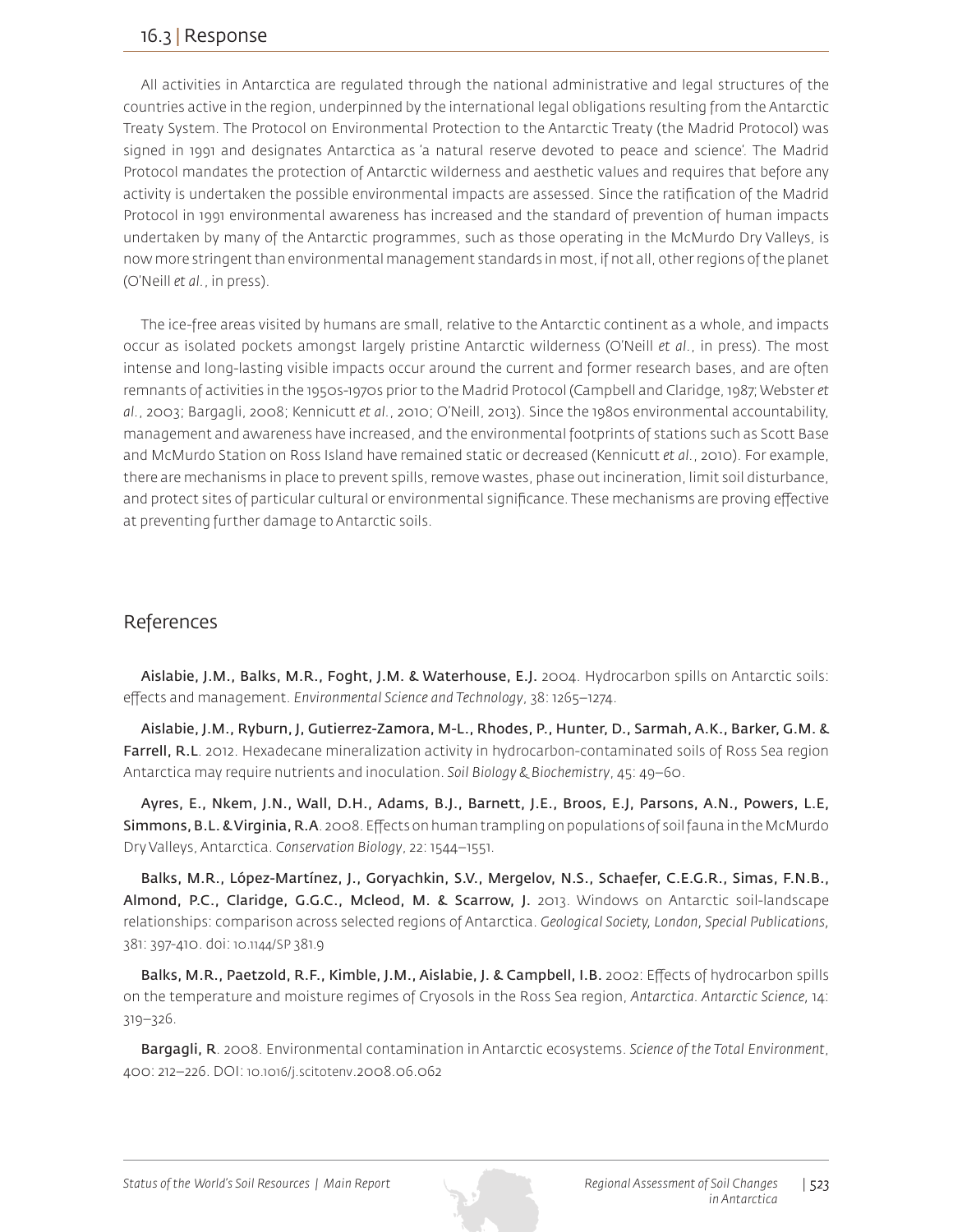Bockheim, J.G. 1978. Relative age and origin of soils of the eastern Wright Valley, Antarctica. *Soil Science,* 128: 142–152.

British Antarctic Survey. 2005. *Antarctic Factsheet Geographical Statistics.* UK, Cambridge, British Antarctic Survey. 4 pp. (avaialable at http://www.antarctica.ac.uk/about\_antarctica/ teacher\_resources/ resources/factsheets/ factsheet\_geostats\_screen.pdf)

Campbell, I.B. & Claridge, G.G.C. 1975. Morphology and age relationships of Antarctic soils. R. *Soc. N. Z. Bull.,* 13: 83–88.

Campbell, I.B. & Claridge, G.G.C. 1987. *Antarctica: soils, weathering processes and environment.* USA, New York, Elsevier Science Publishers B.V. 368 pp.

Campbell, I.B., Balks, M.R. & Claridge, G.G.C. 1993. A simple visual technique for estimating the impact of fieldwork on the terrestrial environment in ice-free areas of Antarctica. *Polar Record*, 29: 321–328.

Campbell, I.B., Claridge, G.G.C. & Balks, M.R. 1994. The effects of human activities on moisture content of soils and underlying permafrost from the McMurdo Sound region, Antarctica. *Antarctic Science,* 6: 307–314.

Campbell, I.B., Claridge, G.G.C. & Balks, M.R. 1998a. Short- and long-term impacts of human disturbances on snow-free surfaces in Antarctica. *Polar Record,* 34(188): 15–24.

Campbell, I.B., Claridge, G.G.C., Campbell, D.I. & Balks, M.R. 1998b. Soil temperature and moisture properties of Cryosols of the Antarctic Cold Desert. *Eurasian Soil Science,* 31: 600–604.

Chown, S.L., Huiskes, A.H.L., Gremmen, N.J.M., Lee, J.E., Terauds, A., Crosbie, K., Frenot, Y., Hughes, K.A., Imura, S., Kiefer, K., Lebouvier, M., Raymond, B., Tsujimoto, M., Ware, C., Van de Vijver, B. & Bergstrom, D.M. 2012. Continent-wide risk assessment for the establishment of nonindigenous species in Antarctica. Proceedings of the National Academy of Sciences, 109(13): 4938–4943.

Claridge, G.G.C., Campbell, I.B., Powell, H.K.J., Amin, Z.H. & Balks, M.R. 1995. Heavy metal contamination in some soils of the McMurdo Sound region, Antarctica. *Antarct. Sci*., 7: 9–14.

Cowan, D.A., Chown, S.L., Convey, P., Tuffin, M., Hughes, K., Pointing, S. & Vincent, W.F. 2011. Nonindigenous microorganisms in the Antarctic: assessing the risks. *Trends in Microbiology,* 19: 540–548.

De Villiers, M. 2008. Review of recent research into the effects of human disturbance on wildlife in the Antarctic and sub-Antarctic region. *In Human disturbance to wildlife in the broader Antarctic region: a review of findings.* Working Paper 12 for XXXI Antarctic Treaty Consultative Meeting, Kiev, Ukraine, 2–13 June 2008.

Delille, D. 2000. Response of Antarctic soil bacterial assemblages to contamination by diesel fuel and crude oil. *Microbial Ecology*, 40: 159–168.

Fox, A.J. & Cooper, P.R. 1994. Measured properties of the Antarctic Ice Sheet derived from the SCAR digital database. *Polar Record*, 30: 201-206.

Frenot, Y., Chown, S.L., Whinam, J., Selkirk, P.M., Convey, P., Skotnicki, M. & Bergstrom D.M. 2005. Biological invasions in the Antarctic: Extent, impacts and implications. *Biological Reviews*, 80: 45–72.

Greenslade, P. & Convey, P. 2012. Exotic Collembola on subantarctic islands: Pathways, origins and Biology. *Biological Invasions*, 14: 405–417.

Guerra, M.B.B., Schaefer, C.E.G.R., de Freitas Rosa, P., Simas, F.N.B., Pereira, T.T.C. & Pereira-Filho, E.R. 2011. Heavy metal contamination in century-old manmade technosols of Hope Bay, Antarctic Peninsula. *Water, Air and Soil Pollution*, 222: 91–102.

Harris, C.M. 1998. Science and environmental management in the McMurdo Dry Valleys, Antarctica. In J. Priscu,. ed. *Ecosystem Processes in a Polar Desert: the McMurdo Dry Valleys, Antarctica.* Antarctic Research Series 72. Washington, DC, American Geophysical Union.

Hofstee, E.H., Balks, M.R., Petchey, F. & Campbell, D.I. 2006. Soils of Seabee Hook, Cape Hallett, Northern Victoria Land, Antarctica. *Antarctic Science,* 18: 473–486.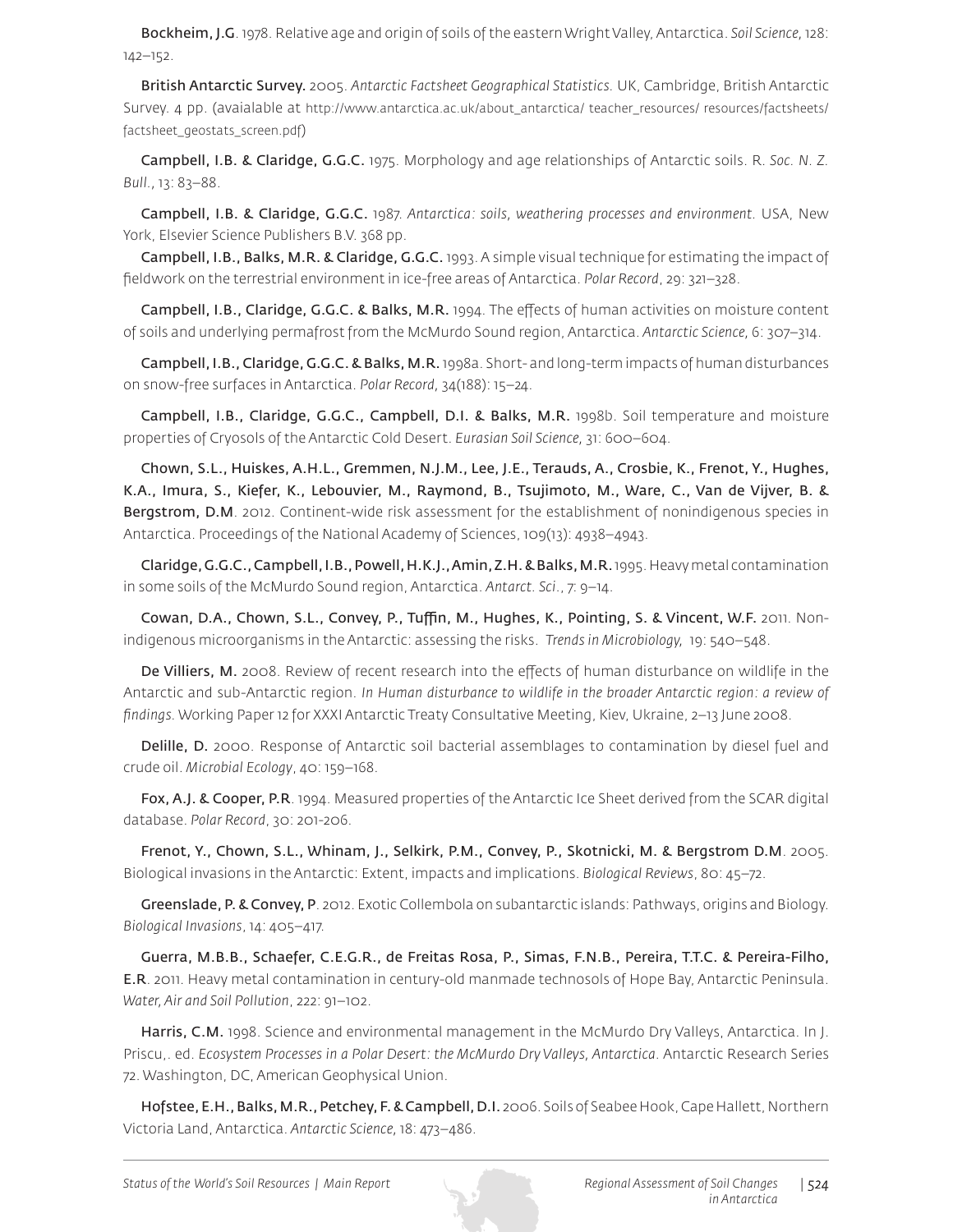IAATO. 2014. *Tourism statistics*. International Association of Antarctic Tour Operators. (available at http:// iaato.org/tourism-statistics)

IUSS Working Group WRB. 2014. *World Reference Base for soil resources 2014. International soil classification sstem for naming soils and creating legends for soil maps*. World Soil Resources Reports No. 106. Rome. FAO.

Kennicutt, M.C., Klein, A., Montagna, P., Sweet, S., Wade, T., Palmer, T. & Denoux, G. 2010. Temporal and spatial patterns of anthropogenic disturbance at McMurdo Station, Antarctica. *Environmental Research Letters*, 5: 1–10.

Kiernan, K. & McConnell, A. 2001. Land surface rehabilitation research in Antarctica. *Proceedings of the Linnean Society of New South Wales*, 123: 101–118.

Kim, M., Kennicutt II, M.C. & Qian, Y. 2006. Molecular and stable carbon isotopic characterization of PAH contaminants at McMurdo Station, Antarctica. *Marine Pollution Bulletin*, 52: 1585–1590.

Klein, A.G., Sweet, S.T., Wade, T.L., Sericano, J.L. & Kennicutt II, M.C. 2012. Spatial patterns of total petroleum hydrocarbons in the terrestrial environment at McMurdo Station, Antarctica. *Antarctic Science*, 24: 450–466.

McLeod, M. 2012. *Soil and Permafrost Distribution, Soil Characterisation and Soil Vulnerability to Human Foot Trampling, Wright Valley, Antarctica.* New Zealand, University of Waikato. 219 pp. (Ph.D. Thesis)

Naveen, R. 1996. Human activity and disturbance: building an Antarctic site inventory. In R. Ross, E. Hofman, & L. Quetin, eds. *Foundations for ecosystem research in the Western Antarctic Peninsula region,* pp. 389- 400. Washington, DC, American Geophysical Union.

O'Neill, T.A. 2013. *Soil physical impacts and recovery rates following human-induced disturbances in the Ross Sea region of Antarctica.* New Zealand, University of Waikato. 369 pp. (Ph.D. Thesis)

O'Neill, T.A., Aislabie, J. & Balks, M.R. (in press). Human impacts on Antarctic Soils. In J.G. Bockheim, ed. *Soils of Antarctica*. Dordrecht, Springer Publishers.

O'Neill, T.A., Balks, M.R, López-Martínez, J. & McWhirter, J. 2012a. A method for assessing the physical recovery of Antarctic desert pavements following human-induced disturbances: a case study in the Ross Sea region of Antarctica. *Journal of Environmental Management*, 112: 415–428.

O'Neill, T.A., Balks, M.R. & López-Martínez, J. 2012b. The effectiveness of Environmental Impact Assessments on visitor activity in the Ross Sea Region of Antarctica. In L. Lundmark, R. Lemelin, & D. Müller, eds. Issues in *Polar Tourism: Communities, Environments, Politics*. Berlin-Heildelberg-New York, Springer.

O'Neill, T.A., Balks, M.R. & López-Martínez, J. 2013. Soil Surface Recovery from Vehicle and Foot Traffic in the Ross Sea region of Antarctica. *Antarctic Science,* 25: 514–530.

Santos, I.R., Silva, E.V., Schaefer, C.E., Albuquerque, M.R. & Campos, L.S. 2005. Heavy metal contamination in coastal sediments and soils near the Brazilian Antarctic Station, King George Island. *Marine Pollution Bulletin*, 50: 185–194.

Sheppard, D.S., Claridge, G.G.C. & Campbell, I.B. 2000. Metal contamination of soils at Scott Base, Antarctica. *Applied Geochemistry,* 15: 513–530.

Snape, I., Morris, C.E. & Cole, C.M. 2001. The use of permeable reactive barriers to control contaminant dispersal during site remediation in Antarctica. *Cold Regions Science and Technology,* 32: 157-174.

Soil Survey Staff. 2014. *Keys to Soil Taxonomy, 12th ed.* Washington, DC, USDA-Natural Resources Conservation Service.

Stark, S.C., Snape, I., Graham, N.J., Brennan, J.C. & Gore, D.B. 2008. Assessment of metal contamination using X-ray fluorescence spectrometry and the toxicity characteristic leaching procedure (TCLP) during remediation of a waste disposal site in Antarctica. *Journal of Environmental Monitoring*, 10: 60–70.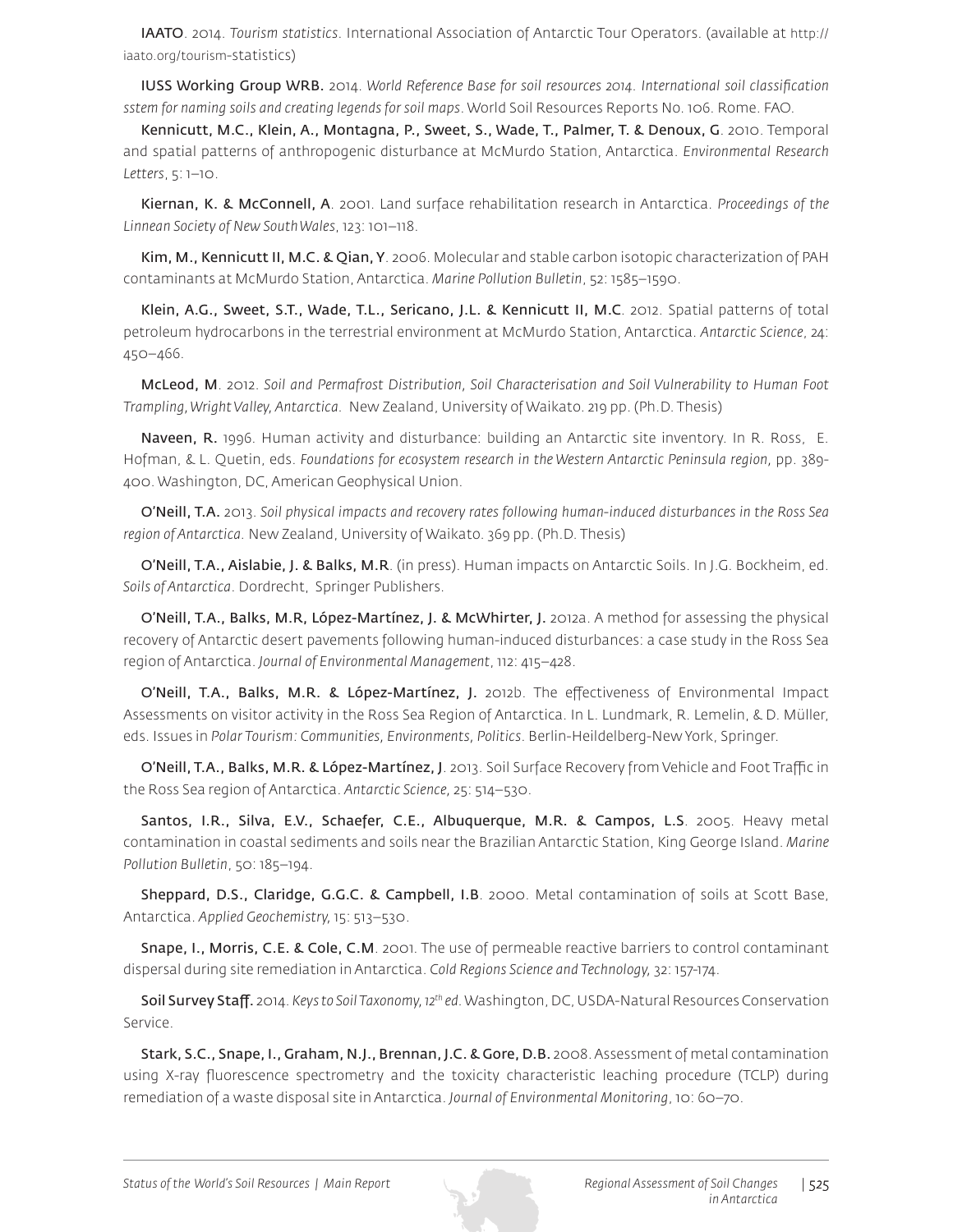Sugden, D.E., Bentley, M.J. & Cofaigh, C.O. 2006. Geological and geomorphological insights into Antarctic ice sheet evolution. *Philosophical Transactions of the Royal Society,* 364: 1607–1625. doi:10.1098/rsta.2006.1791

Tejedo, P., Justel, A., Benayas, J., Rico, E., Convey, P. & Quesada, A. 2009. Soil trampling in an Antarctic Specially Protected Area: tools to assess levels of human impact. *Antarctic Science,* 21: 229–236.

Tejedo, P., Justel, A., Rico, E., Benayas, J. & Quesada, A. 2005. Measuring impacts on soils by human activity in an Antarctic Specially Protected Area. *Terra Antarctica*, 12: 57–62.

Tin, T., Fleming, L., Hughes, K.A., Ainsley, D.G., Convey, P., Moreno, C.A., Pfeiffer, S., Scott, J. & Snape, I. 2009. Review: Impacts of local human activities on the Antarctic environment. *Antarctic Science,* 21: 3–33.

Waterhouse, E.J. (ed). 2001. *Ross Sea Region 2001: a State of the Environment Report for the Ross Sea Region of Antarctica*. New Zealand, Christchurch, New Zealand Antarctic Institute.

Webster, J., Webster, K., Nelson, P. & Waterhouse, E. 2003. The behaviour of residual contaminants at a former station site, Antarctica. *Environmental Pollution,* 123: 163–179.